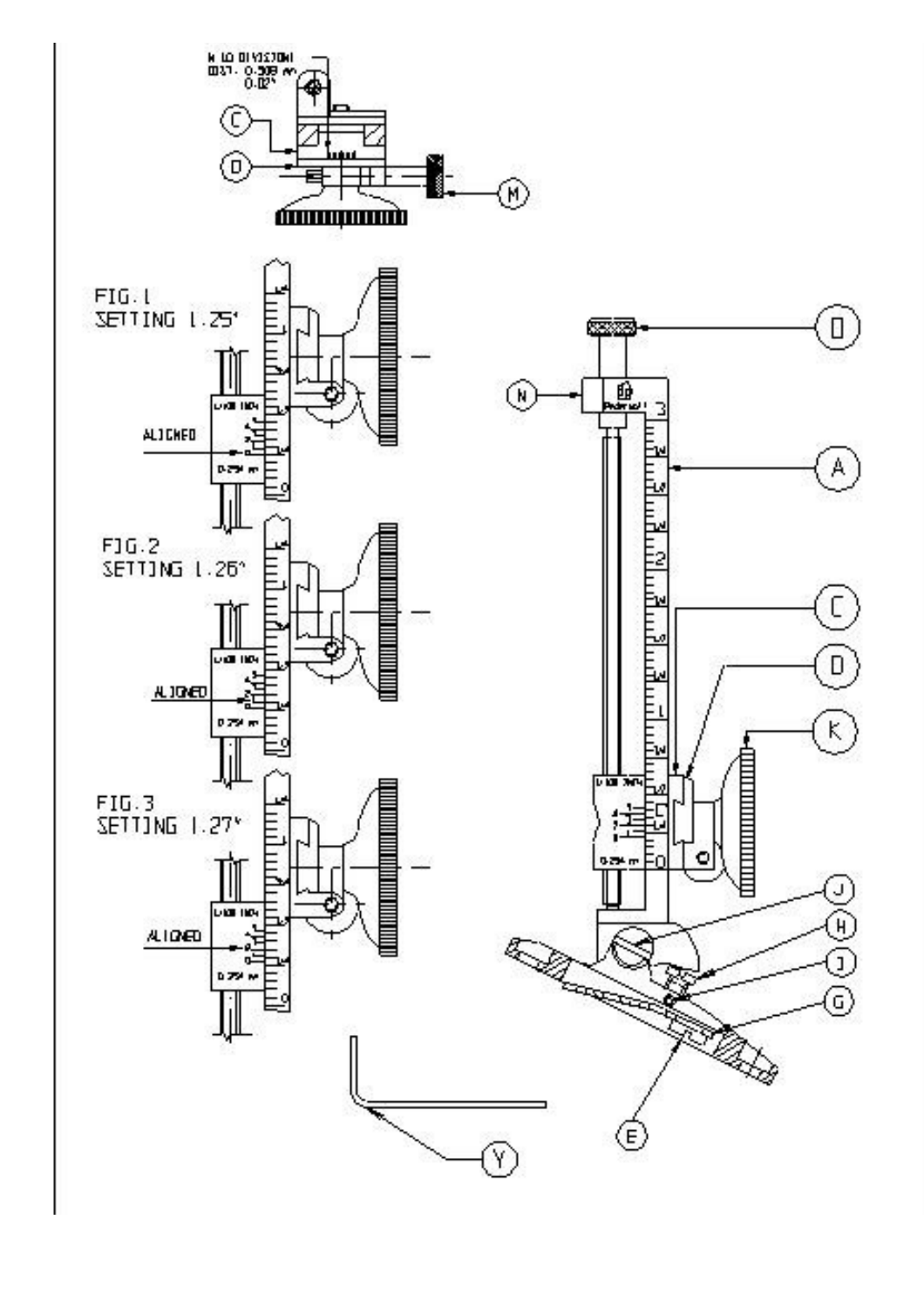

# **PEDERSOLI DAVIDE & C. S.n.c.**

25063 GARDONE V.T. (BS) – ITALY Via Artigiani, 57 – P.O. Box 150 Tel. 030.8915000 – Fax 030.8911019 [info@davidepedersoli.com](mailto:info@davidepedersoli.com) - www.davide-pedersoli.com



# **CREEDMOOR SIGHTS mod. usa 446**

## **INSTALLATION ON YOUR RIFLE**

Your Pedersoli Gibbs tang sight is provided with two mounting holes in the base plate (G). The hole spacing is between 39.49mm (1.55 ") and 43.40mm (1.70"). Two sight mounting screws M.35/Ø 3.5mm/P 0.6mm are supplied for use on Pedersoli Gibbs muzzleloading rifle.

It is important that the tang sight stand vertically, both in side view as well as from a rear view. This must be checked with a suitable carpenters or machinists bubble level. Mount the rifle in a padded bench vise and use a level to position the breech sides vertically and the barrel horizontally (make allowance for barrel taper if necessary). Loosening side screw (I) using the proper wrench (Y) will allow the screw (H) to be tightened or un-tightened until the staff (A) is vertical from a side view.

Should you need a longer screw (H) it has to be  $\varnothing$  3.5mm P. 0.6mm Finally tighten screw (I) to avoid any moving of screw (H).

To position the staff vertically when viewed from the rear, it will be necessary to insert suitable metal, hard paper or plastic shim material under one side or the other as necessary. Use the bubble level to verify that you have obtained good vertical positioning.

When you are satisfied with the installation, tighten screw (J) to apply enough drag on the pivot joint so that when the rifle is fired the staff assembly will tip forward only a small amount or not at all. Avoid excessive tightening.

## **USING THE ELEVATION SCALE & VERNIER SCALE**

(It is necessary to loosen the eye cup (K) when making any adjustment. Use moderate pressure when retightening the eye cup).

The staff (A) is marked from zero to three inches with 20 lines per inch and each line equals .05" (see "Using Minutes of Angles & Sight Scale" section for further data). With the popular 30" barrel length, each .01" of elevation change equals 1.0 Minute of Angle (MOA) and at 100 yards one MOA 1.0" and at 200 yards one MOA=2.0" and so on for other hundred yard increases in distance.

The .05" lines therefore equal 5.0 MOA or 5.0" at 100 yards and 10.0" at 200 yards and so forth for longer distances.

The vernier scale (B) has 5 spaces, each one being .04" apart and this provides a way to divide each .05" space into 5 spaces of .01" each, thereby making it possible to control elevation settings by .01" increments. Vernier figure  $#1$  shows a setting of exactly 1.25" (1¼") of elevation and figure #2 shows the number one vernier line raised until the very first staff it can align with this in alignment. This setting adds  $.01''$  to the basic 1.25" starting setting and the new setting is therefore 1.25" plus .01" (1.26"). Vernier figure #3 shows the  $2^{nd}$  vernier line in alignment with the second staff line it can align with and this setting is therefore 1.25" plus .02" (1.27").

This same system is used for the 3rd and 4th vernier lines which add .03" and .04" to the starting setting. Note that when the 5<sup>th</sup> vernier line is brought into alignment with its staff line, the zero line on the vernier will also be in alignment with its staff line so

you be starting a new sequence of settings which will be .05" larger than where you started on the staff. The shooter can record elevation settings which were found correct for different ammunition loads and for various distances and return to these exact settings on another day, with full confidence in this Pedersoli made precision tang sight.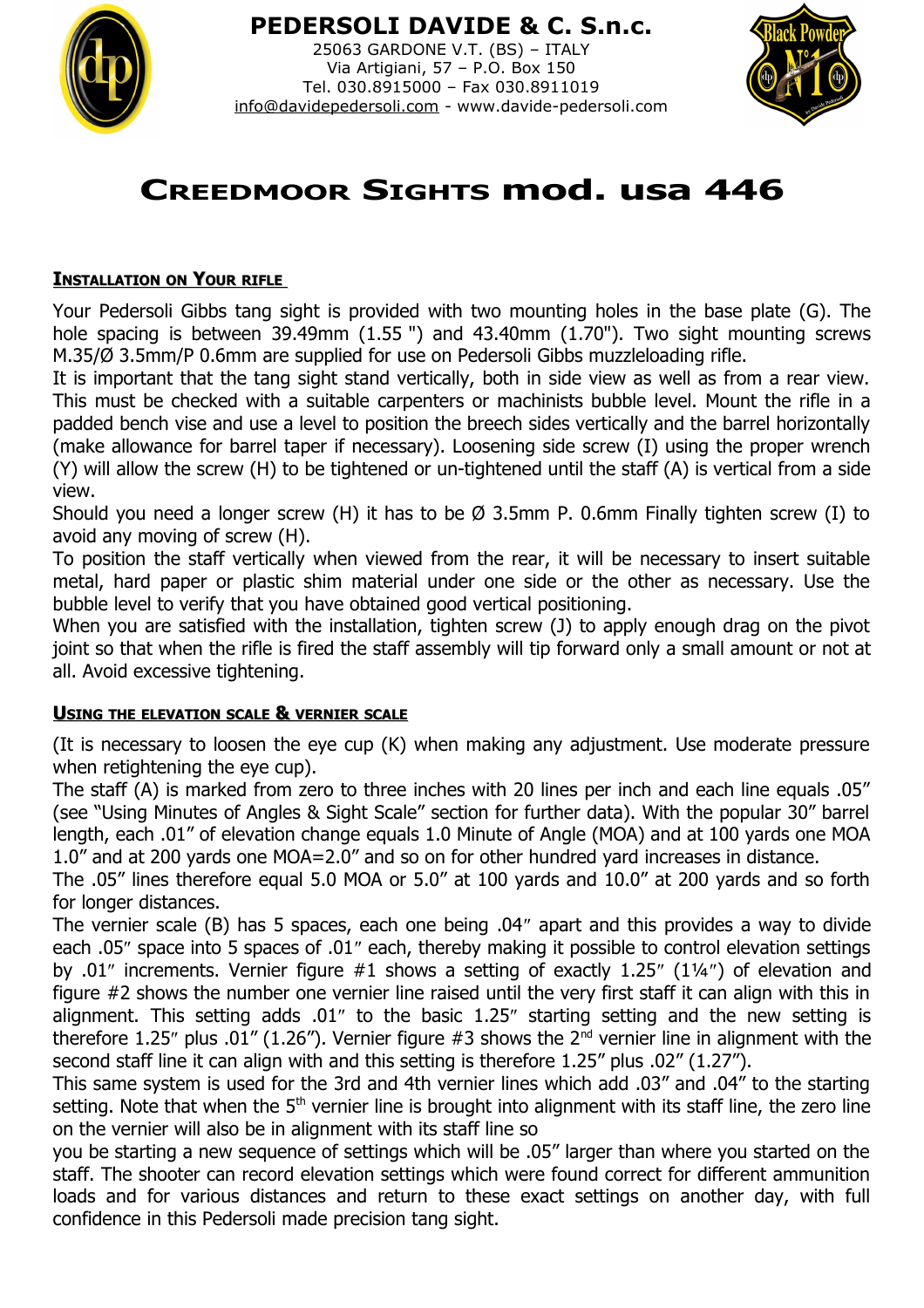#### **USING THE WINDAGE SCALE**

This tang sight has a windage scale to allow precision setting of available windage movement. This is particularly necessary when shooting with a brisk side wind moving the bullet quite a large amount left or right of center.

The windage scale (C) has 10 spaces, each one being .02" wide. Again, using the popular 30" barrel rifles as a standard reference, a movement of one full space provides a movement of 2.0 MOA, or 2.0 inches at 100 yards. A movement of two full spaces would provide 4.0 MOA or 4.0 inches at 100 yards. By estimating the center of each space the shooter can obtain 1.0 MOA changes.

Using knob (M), the moveable windage marker (D) can be positioned left or right of center on windage scale (C). The eye cup (K) must be loosened to allow this movement to be made and must retightened moderately after completing the setting.

If you have a Pedersoli adjustable front sight and you want to bring your rear tang sight back to a center position, move your front sight exactly the same amount the rear sight is off center. Moving the front sight to the left will move the POI to the right. Moving the front sight to the right will move the POI to the left. If you do this correctly you will end un being able to bring your rear sight back to its center position and your shots will strike in the target center. (If you do not have an adjustable front sight you can use a brass drift to move your front sight left or right and obtain the same results.) In the following two sections which explain Minutes of Angle (MOA) you will gain a clear understanding of how to use your Pedersoli tang sight.

#### **USING MINUTES OF ANGLE (MOA) & SIGHT SCALES**

The lines on the elevation and windage scale are used to change where your bullet will hit and this is called "Point of Impact" (POI).

The distance between the front and rear sight aiming apertures is called the "sight radius". Measure this distance on your rifle and select from the list below, the distance which is close to your own sight radius.

| <b>Distance between</b><br>front and rear sights | <b>Sight movement</b><br>equals 1 MoA (Minute of Angle) |  |  |
|--------------------------------------------------|---------------------------------------------------------|--|--|
| 32 inch radius                                   | .009"                                                   |  |  |
| 34 inch radius                                   | .010"                                                   |  |  |
| 36 inch radius                                   | .010"                                                   |  |  |
| 38.75 inch radius                                | .011"                                                   |  |  |

(The above numbers are rounded off to a practical amount and the two .010" numbers are correct)

## **How to use minutes of angle to change point of impact (POI)**

One MOA is approximately equal to 1.0 inch at 100 yard, 2.0 inches at 200 and so on, for longer distances.

Use the "MOA in Inches" chart to see how one MOA changes at longer distances and remember that for your sight radius, the amount of movement needed for one MOA change remains the same for ALL DISTANCES.

Using the 30 inch barrel rifle having a sight radius of 34 inches as an example:

If the test target at 100 yards, shows bullets striking to the left of center by say 4 inches, you need to move the POI right by 4 MOA and this is 4x.010"=.040" on the windage scale. Move the windage scale on (D) two marks to obtain the needed .040" movement. Elevation changes work the same way as described for windage.

Each space on scale (A) is .050" and this equals a movement of 5.0 MOA, which at 100 yards is 5.0 inches and at 200 yards is 10.0 inches and so on for longer distances.

Using the 34 inch sight radius shown in the example above, let us say your 100 yard shots were 5.0 inches below center.